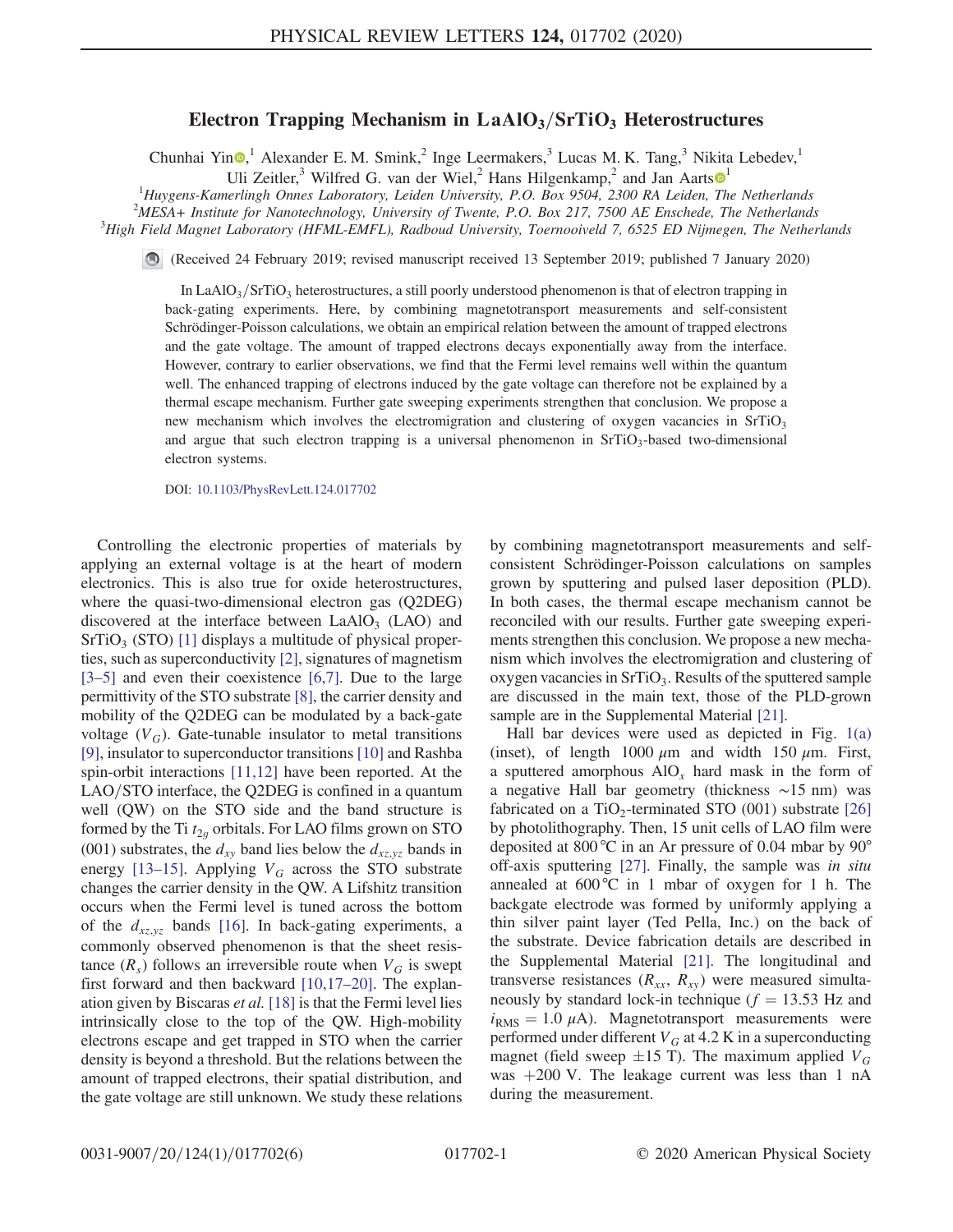<span id="page-1-0"></span>

FIG. 1. (a)  $V_G$  dependence of sheet resistance  $(R_s)$  at 4.2 K. The solid circles are  $R_s(B = 0)$  in magnetoresistance curves. The blue, green, and red arrows indicate the irreversible forward sweep (FS<sub>irrev</sub>), backward sweep (BS), and reversible forward sweep  $(FS_{rev})$ , respectively. The sweep order is indicated by the circled numbers. Two BSs were performed at 50 V ( $V_G^{\text{max }1}$ ) and 200 V ( $V_G^{\text{max }2}$ ). The gray dashed line indicates the metal-insulator transition (MIT). The inset shows a schematic of the Hall bar device. Source and drain are labeled as S and D. The longitudinal resistance  $(R_{xx})$  is measured between  $V_{+}$  and  $V_{-}$  and the transverse resistance  $(R_{xy})$  between  $V_H$  and  $V_H$ .  $V_G$  is applied between the back of the substrate and the drain. (b)  $V_G$ dependence of the carrier density in different regimes. The red and blue circles represent the carrier density of the  $d_{xy}$  band  $(n_{xy})$ and  $d_{xz,yz}$  band  $(n_{xz,yz})$ . The black circles are the total carrier density  $(n_{\text{tot}})$  which is the sum of  $n_{xy}$  and  $n_{xz,yz}$ .

The device was cooled down to 4.2 K with  $V_G$  grounded. Figure [1\(a\)](#page-1-0) shows the  $V_G$  dependence of the sheet resistance,  $R_s$ .  $V_G$  was first increased from 0–50 V ( $V_G^{\text{max }1}$ ), resulting in a decrease of  $R<sub>s</sub>$ . This sweep is called an irreversible forward sweep (FS<sub>irrev</sub>), because  $R_s$  increased above the virgin curve when  $V_G$  was swept backward. The backward sweep (BS) led to a metal-insulator transition (MIT), which is consistent with earlier reports [\[19\]](#page-4-12). After the onset of the MIT,  $V_G$  was further decreased to completely deplete the QW. When  $V_G$  was swept forward again,  $R_s$  followed the same route as the BS. Therefore the latter forward sweep is named a reversible forward sweep (FS<sub>rev</sub>). Another BS was performed at 200 V ( $V_G^{\text{max }2}$ ). It is seen that  $R_s$  increased faster in  $BS_1$  than in  $BS_2$ , a point to be discussed later. We also applied negative voltages. Those sweeps are always reversible, as discussed in the Supplemental Material [\[21\].](#page-4-11)

<span id="page-1-1"></span>

FIG. 2. (a), (b)  $V_G$  dependence of the calculated gate-induced total charge density ( $n_G^{\text{tot}}$ , purple), trapped charge density ( $n_G^{\text{tr}}$ , yellow), mobile charge density  $(n_G^m, \text{green})$  and measured gateinduced mobile charge density  $(n_G^m)$  Exp., open black circle) in (a)  $FS<sub>irrev</sub>$  and (b) BS regimes. The inset of (a) shows an illustration of the interface for Schrödinger-Poisson calculations. (c), (d)  $V_G$  dependence of S-P calculations that are calculated (solid circles) and measured (open circles)  $n_{xy}$  (red),  $n_{xz,yz}$  (blue), and  $n_{\text{tot}}$  (black) in (a) FS<sub>irrev</sub> and (b) BS regimes.

Figure [1\(b\)](#page-1-0) shows the  $V_G$  dependence of the carrier density of both  $d_{xy}$  ( $n_{xy}$ ) and  $d_{xz,yz}$  ( $n_{xz,yz}$ ) bands and the total carrier density  $(n<sub>tot</sub>)$ . The values were extracted by fitting the magnetotransport data with a two-band model [\[15,21\]](#page-4-13). It can be seen that only the  $d_{xy}$  band was occupied at 0 V. In  $FS<sub>irrev1</sub>$ , electrons were added into the QW and the Lifshitz transition occurred at a carrier density  $(n_L)$  of  $1.51 \times 10^{13}$  cm<sup>-2</sup>, which is close to earlier reported values [\[16\]](#page-4-9). In BS<sub>1</sub>,  $n_{\text{tot}}$  decreased to  $1.33 \times 10^{13}$  cm<sup>-2</sup> at 10 V, which is the onset of the MIT, comparable to the earlier reported carrier density (0.5–1.5  $\times$  10<sup>13</sup> cm<sup>-2</sup>) for the MIT [\[28\]](#page-5-2). In  $FS_{rev1}$ , the carrier densities of the bands were tuned reversibly as in  $BS_1$  and the system was fully recovered when 50 V was reapplied. In  $FS<sub>irrev2</sub>$ ,  $n_{tot}$  saturated at  $2.17 \times 10^{13}$  cm<sup>-2</sup> beyond 125 V. In BS<sub>2</sub>, the MIT occurred at 110 V with a carrier density of  $1.25 \times 10^{13}$  cm<sup>-2</sup>, which could be due to the Hall bar contacts becoming insulating faster than the channel [\[29\]](#page-5-3). A noteworthy feature is that the amount of gate-induced trapped electrons is independent of the number of backward sweeps and is only related to  $V_G^{\text{max}}$ .

First, we study the relation between the amount of trapped electrons and the gate voltage. In a backgating experiment, the total amount of electrons  $(n_G^{\text{tot}})$  induced by  $V_G$ , as shown by the purple curves in Figs. [2\(a\)](#page-1-1) and [2\(b\)](#page-1-1),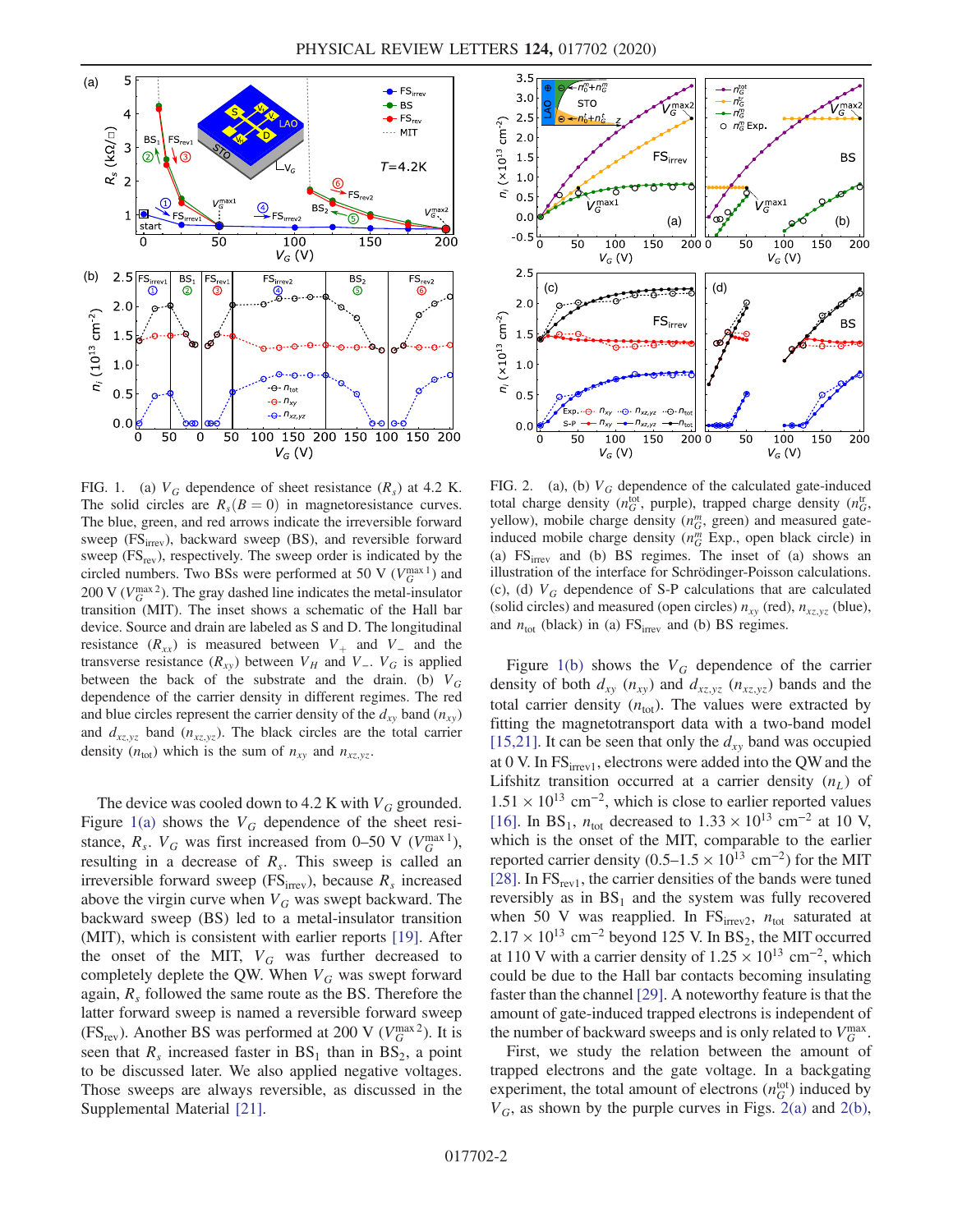<span id="page-2-0"></span>can be calculated using a parallel plate capacitor model [\[30,31\]](#page-5-4):

$$
n_G^{\text{tot}}(V_G) = \int_{V_1}^{V_2} \frac{\epsilon_0}{ed_{\text{STO}}} \epsilon_r(V_G) dV_G,\tag{1}
$$

where  $\epsilon_0$  is the vacuum permittivity, *e* is the electron charge and  $d_{\text{STO}}$  is the thickness of the STO substrate (0.5 mm). The field-dependent permittivity of the STO substrate  $\epsilon_r(V_G)$  is calculated following Ref. [\[32\]:](#page-5-5)

$$
\epsilon_r(E) = 1 + \frac{B}{[1 + (E/E_0)^2]^{1/3}},\tag{2}
$$

where the electric field  $E = V_G/d_{\text{STO}}$ ,  $B = 2.55 \times 10^4$  and  $E_0 = 8.22 \times 10^4$  V/m. In FS<sub>irrev</sub> regimes, as shown in Fig. [2\(a\),](#page-1-1) a part of  $n_G^{\text{tot}}$  becomes gate-induced trapped electrons  $(n_G^{\text{tr}})$  in STO. Subtracting  $n_G^{\text{tr}}$  from  $n_G^{\text{tot}}$  will give the amount of gate-induced mobile electrons  $(n_G^m)$  which are doped into the QW. We find that the relation between  $n_G^{\text{tr}}$  and  $V_G$  can be described using the following expression:

$$
n_G^{\text{tr}}(V_G) = N(1 - e^{-V_G/400}),\tag{3}
$$

which yields the yellow curve, where  $N = 6.2 \times$  $10^{13}$  cm<sup>-2</sup>. The subtraction  $(n_G^{\text{tot}} - n_G^{\text{tr}} = n_G^m)$  is given by the green curve, and gives a good description of the measured  $n_G^m$  (open black circle). In BS regimes, as shown in Fig. [2\(b\),](#page-1-1)  $n_G^{\text{tot}}$  is given by  $V_G$  according to Eq. [\(1\)](#page-2-0). However, the value of  $n_G^{\text{tr}}$  is fixed at the  $n_G^{\text{tr}}(V_G^{\text{max}})$ . Thus,  $n_G^m$ is smaller than its counterpart in  $FS<sub>irrev</sub>$  regimes. In both BS regimes the calculated  $n_G^m$  is in good agreement with the experimental data. Moreover, due to the field-dependent permittivity,  $dn_G^{\text{tot}}/dV_G$  is decreasing as  $V_G$  increases. As a consequence, the same negative  $\Delta V_G$  removes more mobile electrons at 50 V rather than at 200 V, which could explain the fact that  $R_s$  increases faster in  $BS_1$  than in  $BS_2$ . It should be noted that the empirical formula of  $n_G^{\text{tr}}(V_G)$  is not universal, but instead varies among samples. We performed similar  $V_G$  sweeps on two reference samples and observed slightly different  $V_G$  dependence of  $R_s$  (see Fig. S5 in the Supplemental Material [\[21\]\)](#page-4-11). Thus,  $n_G^{\text{tr}}(V_G)$  should always be obtained from experimental results.

Next, we use the self-consistent Schrödinger-Poisson (S-P) model to study the charge distribution and band occupation [\[15,33](#page-4-13)–36]. S-P calculations are based on the effective mass and envelope wave function approximations. Due to the orbital orientation,  $d_{xy}$  and  $d_{xz,yz}$  orbitals are heavy and light in the  $z$  direction, respectively. We take the effective masses as  $m_{xy}^{*z} = 14 m_e$  and  $m_{xz,yz}^{*z} = 0.7 m_e$ [\[14,15,35\]](#page-4-14), where  $m_e$  is the electron mass. We take  $z > 0$  to be STO. In the original state, there are initial mobile electrons  $(n_0^m, 1.41 \times 10^{13} \text{ cm}^{-2} \text{ in our sample})$  and initial trapped electrons  $(n_0^{\text{tr}})$  on the STO side, and an equivalent amount of positive charges on the LAO side to keep overall charge neutrality.

The spatial distributions of the trapped electrons, both  $n_0^{\text{tr}}$ and  $n_G^{\text{tr}}(V_G)$ , are input parameters of the S-P model, which effectively influence the  $V_G$  dependent occupation of the  $d_{xy}$  and  $d_{xz,yz}$  bands. In our calculations, we obtain the best results by using the following distribution of the trapped electrons:

$$
n_{3D}^{\text{tr}}(z, V_G) = \begin{cases} 0 & \text{for } z < 0\\ \frac{n_0^{\text{tr}} + n_G^{\text{tr}}(V_G)}{\lambda} e^{-z/\lambda} & \text{for } z \ge 0 \end{cases} \tag{4}
$$

where  $n_0^{\text{tr}} = 6.4 \times 10^{13} \text{ cm}^{-2}$  and  $\lambda = 50 \text{ nm}$ . The integration range is from 0 to 100 nm, which is divided into 2000 equal sections. The calculated evolutions of  $n_{xy}$  and  $n_{xz,yz}$ in  $FS<sub>irrev</sub>$  and BS regimes are shown in Figs. [2\(c\)](#page-1-1) and [2\(d\)](#page-1-1), closely agreeing with the experimental data.

Based on the above analysis, we could obtain the confining potential profile, the Fermi energy and the spatial distribution of mobile electrons occupying the  $d_{xy}$  and  $d_{xz,yz}$  bands. Figures [3\(a\)](#page-3-0)–3(c) show the results at 0, 50, and 200 V, respectively. The mobile electrons are confined within ∼10 nm at the interface, which agrees with the reported spatial distribution of the Q2DEG [\[37](#page-5-6)–39]. Figure [3\(d\)](#page-3-0) shows the confining potential in a larger range. In all cases the Fermi level is well below the top of the QW; therefore the probability of mobile electrons thermally escaping  $[k_B T(4.2 \text{ K}) \approx 0.36 \text{ meV}]$  from the QW should be very low. The subband dispersions of the three cases are shown in Figs. 3(e)–[3\(g\).](#page-3-0) We note that increasing  $V_G$ decreases the spacing between the subband levels.

In order to check the thermal escape mechanism [\[18\]](#page-4-10) in more detail, we warmed the device to room temperature to remove the trapping [\[17\]](#page-4-15), cooled down again to 4.2 K and performed multiple backward sweeps from 10 to 50 V. As shown in Fig. [4,](#page-3-1) a growing  $R_s$  separation between  $FS<sub>irrev</sub>$ and BS is seen as  $V_G^{\text{max}}$  increases. In the thermal escape mechanism, electron trapping only occurs after  $R_s$  (or  $n_{\text{tot}}$ ) reaches its saturation. However, our experiment clearly shows that trapping occurs immediately when positive  $V_G$ is applied and the amount of trapped electrons increases as  $V_G^{\text{max}}$  increases. So we can rule out thermal escaping of mobile electrons to be the mechanism for electron trapping. We performed the same magnetotransport measurements and S-P calculations on a PLD-grown sample. Although the characteristic transport and fitting parameters of the PLD sample were very different from the sputtered one, the Fermi level was also found to stay well within the quantum well. Moreover, similar irreversible behavior has been reported in other Q2DEG systems, such as  $LaTiO<sub>3</sub>/STO$ [\[18\]](#page-4-10), LaVO<sub>3</sub>/STO [\[20\]](#page-4-16),  $(LaAlO<sub>3</sub>)<sub>0.3</sub>(Sr<sub>2</sub>AlTaO<sub>6</sub>)<sub>0.7</sub>/STO$ [\[40\]](#page-5-7), and amorphous  $LAO/STO$  [\[41\]](#page-5-8). Therefore the electron trapping phenomenon appears intrinsic to the STO substrate. We also checked whether the structural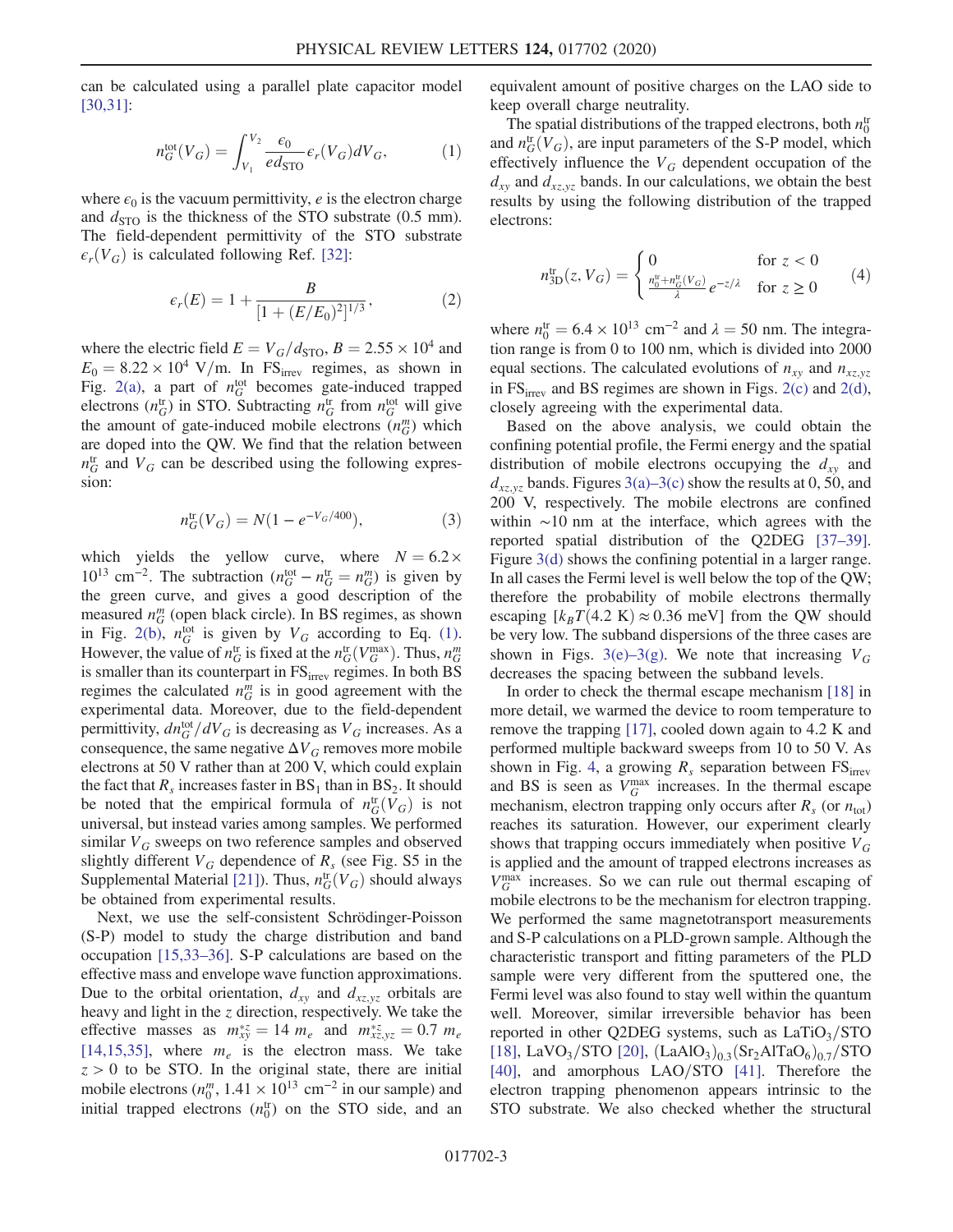<span id="page-3-0"></span>

FIG. 3. (a)–(c) S-P calculations confining potential profile (solid line), Fermi energy (dotted line), and spatial distribution of mobile electrons occupying  $d_{xy}$  (red) and  $d_{xz,yz}$  (blue) bands at (a) 0, (b) 50, and (c) 200 V. (d) Confining potential and Fermi energy in a larger range. (e), (f) S-P calculated subband dispersions in parabolic approximation at (e) 0, (f) 50, and (g) 200 V.

phase transition of the STO substrate at 105 K plays a role in the trapping [42–[44\].](#page-5-9) Gating experiments at 4, 80, and 120 K all showed hysteresis, as shown in the Supplemental Material [\[21\]](#page-4-11). We conclude that tetragonal domain formation is not important for what we observe.

We propose a two-step trapping mechanism involving redistribution of oxygen vacancies  $(V_0)$ 's) in STO under influence of an electric field. The first step is the electromigration of  $V<sub>O</sub>$ 's. Among all types of defects in STO,  $V<sub>O</sub>$ has the lowest activation enthalpy for migration [\[45\]](#page-5-10) as reported in previous works [46–[48\]](#page-5-11). The second step is the clustering of  $V<sub>0</sub>$ 's which could form in-gap trapping states [\[49,50\]](#page-5-12), of which the energy was recently determined to be

<span id="page-3-1"></span>

FIG. 4.  $V_G$  dependence of  $R_s$  at 4.2 K. The sweep order is similar to that in Fig. [1\(a\)](#page-1-0). Backward sweeps were performed from 10 to 50 V. Note that BS and  $FS_{rev}$  overlap perfectly.

 $~\sim$ 0.31 and  $~\sim$ 1.11 eV below the conduction band [\[51\]](#page-5-13). Figure [5](#page-3-2) shows the dynamic resistance change during and after  $V_G$  sweeps in the  $FS_{irrev}$  and BS regimes. The electron trapping mechanism can then be explained as follows. In  $FS<sub>irrev</sub>$  regimes as shown in Fig. [5\(a\),](#page-3-2) the effect of

<span id="page-3-2"></span>

FIG. 5. (a), (b) Dynamic change of  $R_s$  during  $V_G$  sweeps in (a) FS<sub>irrev</sub> and (b) BS regimes.  $V_G$  was swept at a rate of 0.1 V/s.  $R<sub>s</sub>$  measurements kept on going for several minutes after the stabilization of  $V_G$ . (c), (d) Dynamic change of  $R_s$  after  $V_G$ sweeps in (c)  $FS<sub>irrev</sub>$  and (d) BS regimes.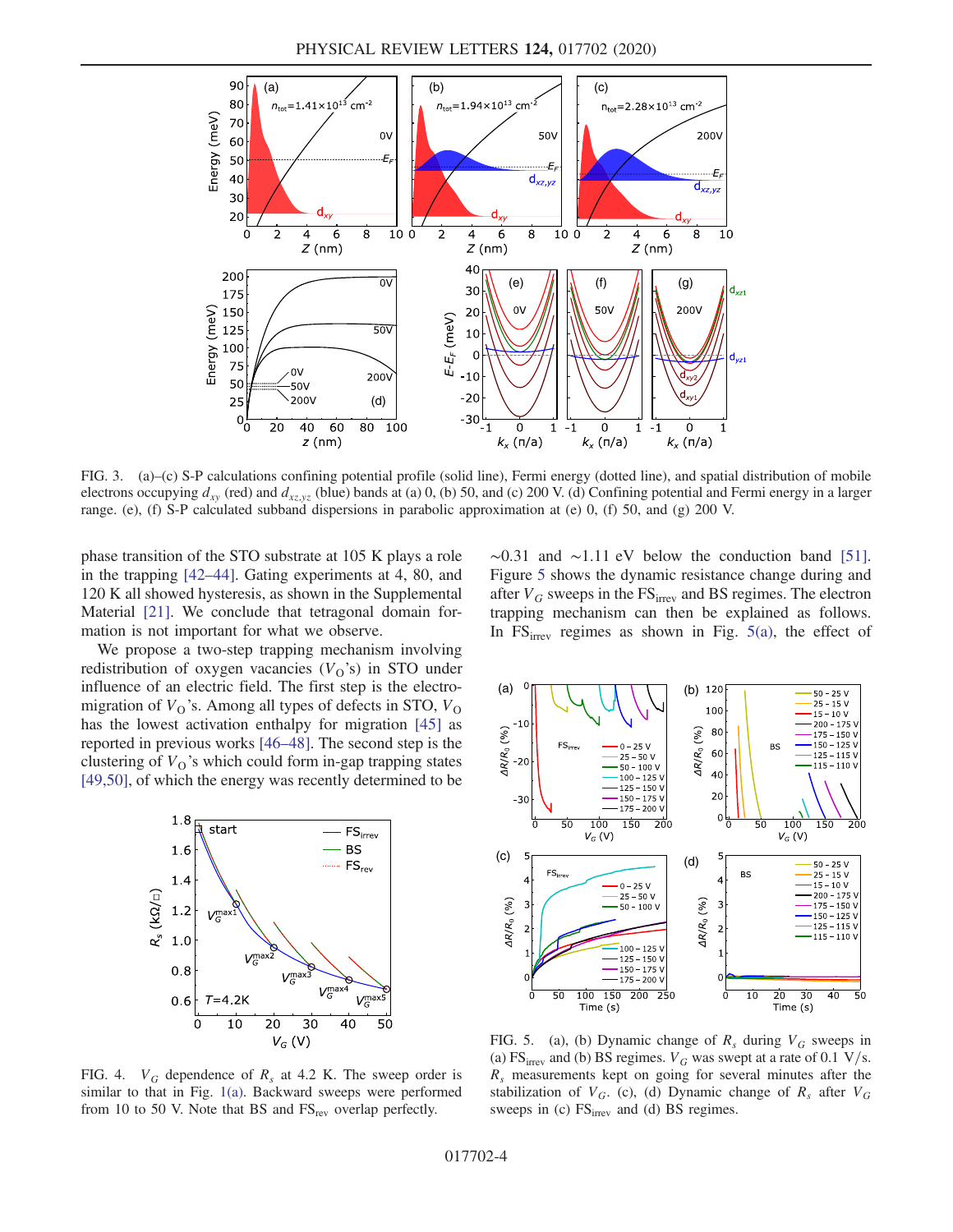increasing  $V_G$  is twofold. One is to add electrons into the QW. The other is to push positively charged  $V<sub>O</sub>$ 's migrating toward the interface. The clustering of the accumulated  $V<sub>O</sub>$ 's then forms in-gap trapping states. Several sudden resistance jumps can be clearly seen during  $V_G$  sweeps, which might be due to the formation of big  $V<sub>O</sub>$  clusters. Moreover, after stabilizing the gate voltage as shown in Fig. [5\(c\)](#page-3-2), the electromigration and clustering of  $V<sub>O</sub>$ 's do not stop immediately. Newly formed in-gap states still trap conduction electrons, resulting in an immediate increase of  $R_s$  when  $V_G$  stabilizes. In BS and FS<sub>rev</sub> regimes as shown in Figs. [5\(b\)](#page-3-2) and [5\(d\),](#page-3-2) sweeping  $V_G$  only changes the carrier density in the QW without modifying the defect landscape near the interface. Therefore the system can be tuned in a reversible manner. A schematic illustration of our proposed electric field-driven trapping mechanism is shown in the Supplemental Material [\[21\].](#page-4-11)

Summarizing, we studied electron trapping in LAO/ STO heterostructures under backgate voltages. Combined magnetrotransport measurements and self-consistent Schrödinger-Poisson calculations yield a relation between the amount of trapped electrons and the gate voltage as well as the spatial distribution of the trapped electrons. We propose a new trapping mechanism which involves the electromigration and clustering of oxygen vacancies in STO, since our analysis shows that the thermal escape mechanism is not valid. This is relevant for theoretical works [\[35,52,53\]](#page-5-14), where the assumption was that all the gate-induced electrons land in the QW. We obtained qualitatively similar results from the samples grown by sputtering and PLD, and conclude that electron trapping is a universal phenomenon in  $SrTiO<sub>3</sub>$ -based two-dimensional electron systems.

We thank Nicandro Bovenzi, Andrea Caviglia, Stefano Gariglio, Haijiao Harsan Ma, Yulin Gan, Felix Gunkel, Kevin Steffen, Prateek Kumar, and Aymen Ben Hamida for discussions and Anatolie Mitioglu and Lisa Rossi for technical assistance. This work is supported by the Netherlands Organisation for Scientific Research (NWO) through the DESCO program. We acknowledge the support of HFML-RU/NWO, member of the European Magnetic Field Laboratory (EMFL). C. Y. is supported by China Scholarship Council (CSC) with Grant No. 201508110214.

- <span id="page-4-1"></span><span id="page-4-0"></span>[1] A. Ohtomo and H.Y. Hwang, [Nature \(London\)](https://doi.org/10.1038/nature02308) 427, 423 [\(2004\).](https://doi.org/10.1038/nature02308)
- <span id="page-4-2"></span>[2] N. Reyren, S. Thiel, A. D. Caviglia, L. F. Kourkoutis, G. Hammerl, C. Richter, C. W. Schneider, T. Kopp, A.-S. Ruetschi, D. Jaccard, M. Gabay, D. A. Muller, J.-M. Triscone, and J. Mannhart, Science 317[, 1196 \(2007\).](https://doi.org/10.1126/science.1146006)
- [3] A. Brinkman, M. Huijben, M. V. Zalk, J. Huijben, U. Zeitler, J. C. Maan, W. G. V. D. Wiel, G. Rijnders, D. H. A. Blank, and H. Hilgenkamp, Nat. Mater. 6[, 493 \(2007\).](https://doi.org/10.1038/nmat1931)
- [4] Ariando, X. Wang, G. Baskaran, Z. Q. Liu, J. Huijben, J. B. Yi, A. Annadi, A. R. Barman, A. Rusydi, S. Dhar, Y. P. Feng, J. Ding, H. Hilgenkamp, and T. Venkatesan, [Nat. Commun.](https://doi.org/10.1038/ncomms1192) 2, [188 \(2011\).](https://doi.org/10.1038/ncomms1192)
- [5] J.-S. Lee, Y. W. Xie, H. K. Sato, C. Bell, Y. Hikita, H. Y. Hwang, and C.-C. Kao, Nat. Mater. 12[, 703 \(2013\).](https://doi.org/10.1038/nmat3674)
- <span id="page-4-3"></span>[6] L. Li, C. Richter, J. Mannhart, and R. C. Ashoori, [Nat. Phys.](https://doi.org/10.1038/nphys2080) 7[, 762 \(2011\).](https://doi.org/10.1038/nphys2080)
- [7] J. A. Bert, B. Kalisky, C. Bell, M. Kim, Y. Hikita, H. Y. Hwang, and K. A. Moler, Nat. Phys. 7[, 767 \(2011\)](https://doi.org/10.1038/nphys2079).
- <span id="page-4-4"></span>[8] R. C. Neville, B. Hoeneisen, and C. A. Mead, [J. Appl. Phys.](https://doi.org/10.1063/1.1661463) 43[, 2124 \(1972\)](https://doi.org/10.1063/1.1661463). [9] S. Thiel, G. Hammerl, A. Schmehl, C. W. Schneider, and J.
- <span id="page-4-5"></span>Mannhart, Science 313[, 1942 \(2006\)](https://doi.org/10.1126/science.1131091).
- <span id="page-4-6"></span>[10] A. D. Caviglia, S. Gariglio, N. Reyren, D. Jaccard, T. Schneider, M. Gabay, S. Thiel, G. Hammerl, J. Mannhart, and J.-M. Triscone, [Nature \(London\)](https://doi.org/10.1038/nature07576) 456, 624 (2008).
- <span id="page-4-7"></span>[11] M. Ben Shalom, M. Sachs, D. Rakhmilevitch, A. Palevski, and Y. Dagan, Phys. Rev. Lett. 104[, 126802 \(2010\).](https://doi.org/10.1103/PhysRevLett.104.126802)
- [12] A. D. Caviglia, M. Gabay, S. Gariglio, N. Reyren, C. Cancellieri, and J.-M. Triscone, [Phys. Rev. Lett.](https://doi.org/10.1103/PhysRevLett.104.126803) 104, [126803 \(2010\).](https://doi.org/10.1103/PhysRevLett.104.126803)
- <span id="page-4-8"></span>[13] M. Salluzzo, J. C. Cezar, N. B. Brookes, V. Bisogni, G. M. De Luca, C. Richter, S. Thiel, J. Mannhart, M. Huijben, A. Brinkman, G. Rijnders, and G. Ghiringhelli, [Phys. Rev. Lett.](https://doi.org/10.1103/PhysRevLett.102.166804) 102[, 166804 \(2009\).](https://doi.org/10.1103/PhysRevLett.102.166804)
- <span id="page-4-14"></span>[14] A. F. Santander-Syro, O. Copie, T. Kondo, F. Fortuna, S. Pailh`es, R. Weht, X. G. Qiu, F. Bertran, A. Nicolaou, A. Taleb-Ibrahimi, P. Le Fèvre, G. Herranz, M. Bibes, N. Reyren, Y. Apertet, P. Lecoeus, A. Barthélémy, and M. J. Rozenberg, [Nature \(London\)](https://doi.org/10.1038/nature09720) 469, 189 (2011).
- <span id="page-4-13"></span>[15] A. E. M. Smink, J. C. de Boer, M. P. Stehno, A. Brinkman, W. G. van der Wiel, and H. Hilgenkamp, [Phys. Rev. Lett.](https://doi.org/10.1103/PhysRevLett.118.106401) 118[, 106401 \(2017\).](https://doi.org/10.1103/PhysRevLett.118.106401)
- <span id="page-4-9"></span>[16] A. Joshua, S. Pecker, J. Ruhman, E. Altman, and S. Ilani, [Nat. Commun.](https://doi.org/10.1038/ncomms2116) <sup>3</sup>, 1129 (2012).
- <span id="page-4-15"></span>[17] C. Bell, S. Harashima, Y. Kozuka, M. Kim, B. G. Kim, Y. Hikita, and H. Y. Hwang, [Phys. Rev. Lett.](https://doi.org/10.1103/PhysRevLett.103.226802) 103, 226802 [\(2009\).](https://doi.org/10.1103/PhysRevLett.103.226802)
- <span id="page-4-10"></span>[18] J. Biscaras, S. Hurand, C. Feuillet-Palma, A. Rastogi, R. C. Budhani, N. Reyren, E. Lesne, J. Lesueur, and N. Bergeal, Sci. Rep. 4[, 6788 \(2015\)](https://doi.org/10.1038/srep06788).
- <span id="page-4-12"></span>[19] W. Liu, S. Gariglio, A. Fête, D. Li, M. Boselli, D. Stornaiuolo, and J.-M. Triscone, [APL Mater.](https://doi.org/10.1063/1.4921068) 3, 062805 [\(2015\).](https://doi.org/10.1063/1.4921068)
- <span id="page-4-16"></span>[20] H. Liang, L. Cheng, L. Wei, Z. Luo, G. Yu, C. Zeng, and Z. Zhang, Phys. Rev. B 92[, 075309 \(2015\).](https://doi.org/10.1103/PhysRevB.92.075309)<br>[21] See Supplemental Material at h
- <span id="page-4-11"></span>Supplemental Material at [http://link.aps.org/](http://link.aps.org/supplemental/10.1103/PhysRevLett.124.017702) [supplemental/10.1103/PhysRevLett.124.017702](http://link.aps.org/supplemental/10.1103/PhysRevLett.124.017702) for device fabrication, measurements, two-band model fitting, S-P calculations on sputtered and PLD-grown samples, and a schematic illustration of the trapping mechanism, which includes Refs. [22–25].
- [22] N. Banerjee, M. Huijben, G. Koster, and G. Rijnders, [Appl.](https://doi.org/10.1063/1.3679379) Phys. Lett. 100[, 041601 \(2012\).](https://doi.org/10.1063/1.3679379)
- [23] P. D. Eerkes, W. G. van der Wiel, and H. Hilgenkamp, [Appl.](https://doi.org/10.1063/1.4829555) Phys. Lett. 103[, 201603 \(2013\).](https://doi.org/10.1063/1.4829555)
- [24] D. Rakhmilevitch, I. Neder, M. B. Shalom, A. Tsukernik, M. Karpovski, Y. Dagan, and A. Palevski, [Phys. Rev. B](https://doi.org/10.1103/PhysRevB.87.125409) 87, [125409 \(2013\).](https://doi.org/10.1103/PhysRevB.87.125409)